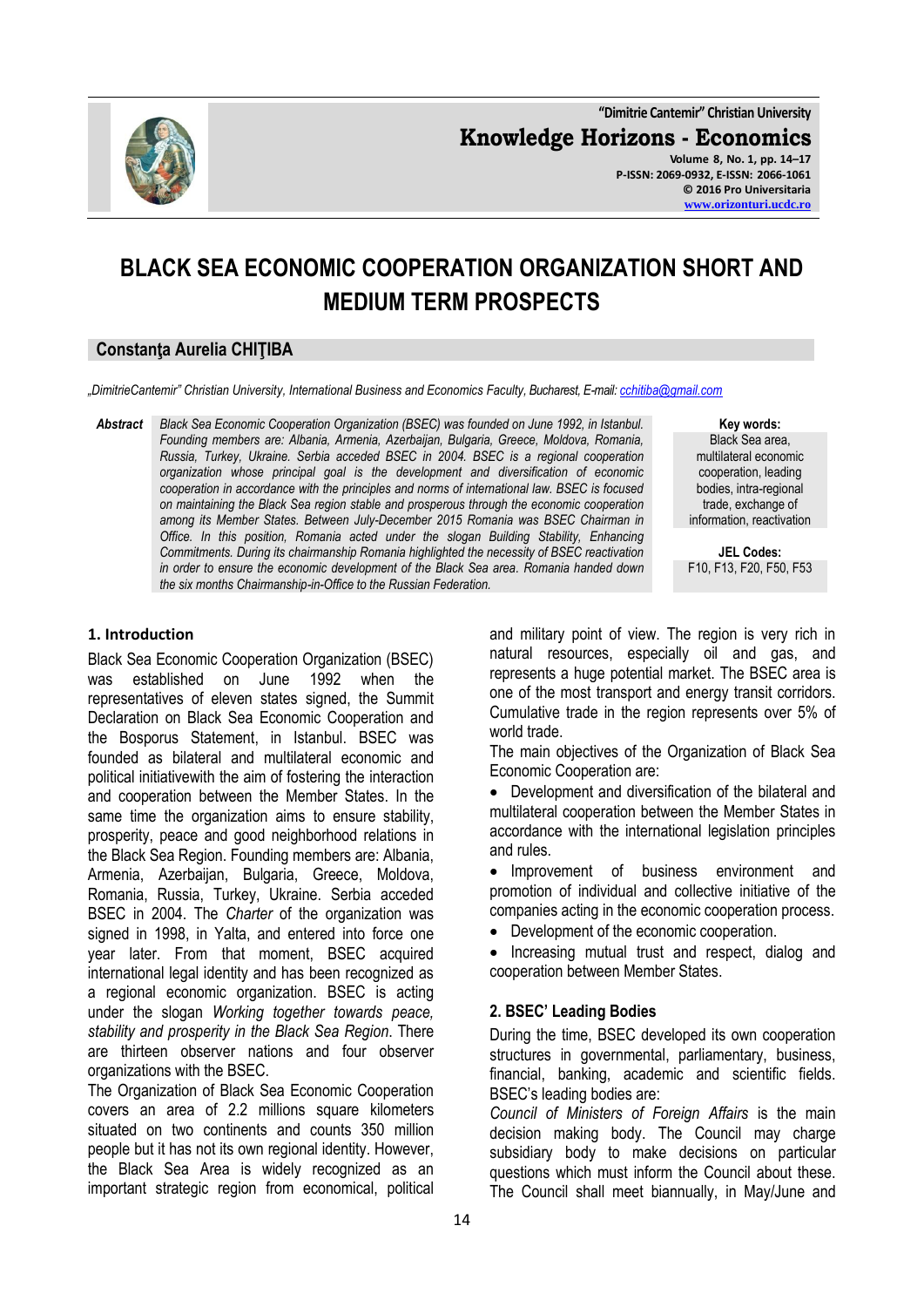November/December, in the Chairman in office country. Additional meetings of the Council may be held in case of need upon the request of one or more of the Member States. The Chairmanship of BSEC is provided by the Member States, (English alphabetical order) for a six months period, starting from January 1<sup>st</sup> and July 1<sup>st</sup>.

*Committee of Senior Officials* is accountable to the Council of Ministries of Foreign Affairs of Member States and is acting on behalf of it. The Committee has the appropriate functions and responsibility in order to implement the activities of the organization. Mainly, the Committee analyzes the most important problems of the organization and formulates proposals which are submitted to the Council. The Committee reunions may be ordinary, previous Council's reunions and extraordinary, convened by Chairman in office to debate urgent problems.

*BSEC Troika* assists the Chairman in office to fulfilling the mandate entrusted by the Council. The mechanism of Troika represents a consulting structure which includes the former, the present and the future Chairmanship country of BSEC. Romania, Russian Federation and Republic of Serbia compose BSEC Troika at the moment.

*Working groups* together with experts' groups cover the problems on the following areas: trade, communications, transports, agriculture, tourism, energy, environment protection, tourism, health care, pharmaceutical, investment promotion and protection, industrial and commercial cooperation, SMS', banking and finance, statistical and economical data exchanges agriculture, food industry, science and technology, combating organized crime and terrorism, emergency assistance in case of disasters.

*Permanent International Secretariat,* located in Istanbul, is functioning under the coordination of the Chairman in office and provides secretarial services for BSEC under the direct management of the General Secretary. The Permanent International Secretariat staff works to implement the decisions and resolutions of the Council of Ministers of Foreign Affairs as international officials in charge with BSEC activity. The present General Secretary is H.E. Ambassador Michael B. CHRISTIDES from Hellenic Republic.

The *Parliamentary Assembly*, BSEC *Business Council*, the *Black Sea Trade and Development Bank,* the *International Center for Black Sea Studies* are independent bodies related to BSEC.

### **3. Main Regional Cooperation Objectives and Prospects**

At the moment, the implementation of the 2012 Economic Agenda objectives for regional cooperation and the improvement of BSEC efficiency are the most important tasks of this organization. The main

cooperation areas are: trade and economic development, custom, transport, energy, agriculture and agro-industry, small and medium entrepreneurship, information and communication technologies, science and technology, banking and finance, budget and finances health and pharmaceutics, environment protection, youth and sport, tourism, exchange of statistic data and economic information, education, fighting organized crime, etc. Each cooperation area activity is focusing by a relevant Working Group.

Permanent International Secretariat is the coordinating body for *Trade and economic development area*. The relevant Working Group future priorities in this area are the identification of ways and means to develop and facilitate intra-regional trade and investment; building capacity and mechanism and the related human resources as well as of the private sector involvement potential. The cooperation in the field with European Union and other organizations, associations, programs and initiatives is also of great interest. The most important problems to be solved consisted in the identification of the constraints which are affecting intraregional trade expansion, especially the policy barriers and other kind of barriers that harm goods and services trade in the area and of the ways to solved these constraints; in the facilitation of businessman visa procedures in accordance with the national legislation and in the setting up BSEC promotional networks in order to fostering intra-regional trade and investment.

*Custom* area is coordinated by Republic of Azerbaijan. The relevant Working Group is focused on the crossing border and custom procedures simplification and harmonization as well as in introducing common standards of simplified and efficient customs procedures in order to facilitate and secure the movement of goods and peoples across national boundaries.

Romania is the country coordinator for *Transport area.* The main activities carried out by the relevant Working Groupare aimed on the facilitation of road transport of goods in the Black Sea Region. Of great interest for this purpose is the development of the Black Sea Ring Highway as well as the development of the Motorways of the Black Sea. The in charge body is working on simplification of visa procedures for professional drivers. The cooperation in the civil aviation sector cooperation is also of interest but there is not yet consensus between the Member States. In the same time, it was elaborated a new concept concerning the intermodal transportation in the region. This concept is focusing the development of an intermodal transport strategy based on the cooperation between Member States. The most important point of interest the strategies are: the ICT platforms for intermodal transport, the concept of a single window and dry ports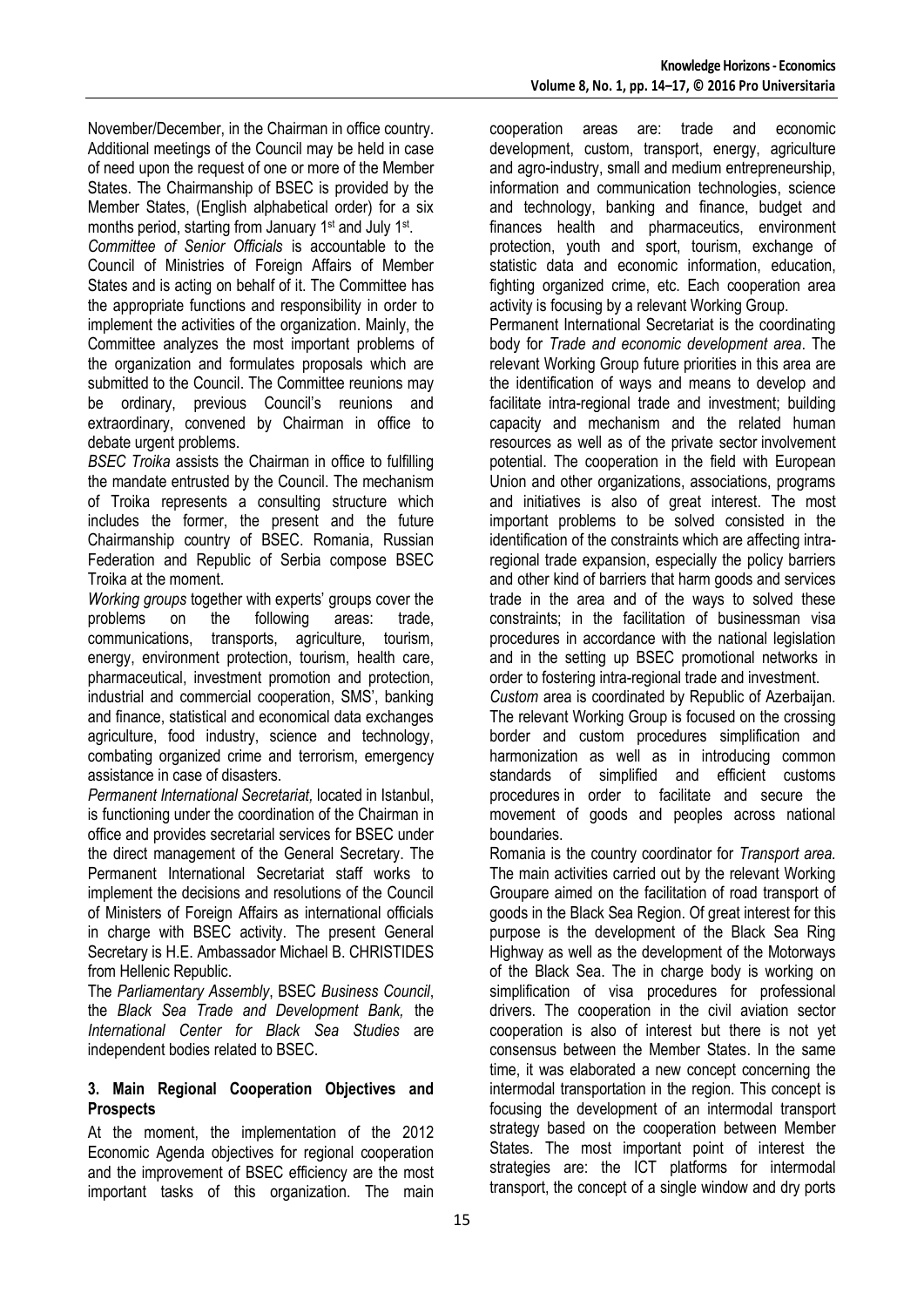and the establishment of international terminals as important logistics hubs.

*Energy* area is coordinated, up to June 2017, by Russian Federation. The most important challenge for the relevant Working Group is the establishment of an integrated energy market in the BSEC Region by defining the concept; the general and specific goals and the mechanism for the market implementation and monitoring. Drawing up Energy Strategy up to 2020, electrical interconnection between the Member States and the Black Sea hydrocarbons resources exploration and extraction are still points of intereston the agenda.

The area of *Agriculture and Agro-Industry* is coordinating by the Permanent International Secretariat. The cooperation in the field ismainly focusing on the development of the agriculture intraregional market, improvement of the export-import procedures, food safety, preventing non-secure products import, etc. As concern food security and safety the main priorities are the implementation of a high rural productivity by facilitating the access to knowhow and new technologies, implementation of a sustainable management in the adoption of quality agricultural products, development of the exchange of information, best practices and experience between the reliable authorities from the Member States.

*Small and Medium Entrepreneurship* area is coordinated by Republic of Turkey. The working body is focusing its activities on the following priorities:

• Increasing SMEs competitiveness by creating fair conditions of activity at the national and regional level.

• Drawing up regular surveys on the needs, problems and priorities of this category of SMEs.

 Using high technology, innovation, software parks, clusters and business incubators as concrete instruments in order to facilitate SME start-ups and to encourage entrepreneurship, competitiveness and cooperation with large companies in the area.

• Developing a large support system for innovation and technology in the region, with the view to promote cooperation among universities and research institutions with SMEs.

Permanent International Secretariat is the coordinating body for the *Information and Communication Technologies* area. The main activities of the respective Working Group comprise improvement and growth of ICT sector in the region; promotion of ICT cooperation among the Member States and bridging digital divide. A number of specific projects like "Mediterranean – Black Sea Interconnection" and "Trans-Eurasian Information Super Highway".

*Science and Technology* country coordinator is Republic of Azerbaijan. In this respect the main areas of cooperation are, first of all, human resources, synergies, capacity building, innovation, research infrastructure, multilateral cooperation, projects founding, etc. In 2010 Member States agreed to further strengthen regional cooperation in scientific research and technological development field. They are considering the development of science and technology being a major driving force of a sustainable economic growth and prosperity in the region. Cooperation in science and technology between BSEC and EU, UN and other international organizations is being strengthened.

The cooperation in the field of *Banking and Finance* is focusingon reviewing the recent developments in the banking and financial sectors and in exchanging information and sharing experience in economic and financial evolutions. The area is coordinated, also, bythe Permanent International Secretariat. BSEC-Black Sea Trade and Development Bank is drawing up a common vision on cooperation, making cooperation precise ways and practical mechanisms. In the same time, the bank is an active participant on the establishment process of a union or association of banks of the BSEC Member States.

Important works are carried out in the fields of *Budget and Finances, Combating Organized Crime* (Country-Coordinator Romania); *Emergency Assistance; Environment* (Country-Coordinator Romania); *Healthcare and Pharmaceutics; Tourism; Culture; Education; Exchange of Statistics; Youth and Sports.*

# **4. Romania's Chairmanship**

Between July - December 2015 *Romania was BSEC Chairman in Office*. In this position, Romania acted under the slogan *Building Stability, Enhancing Commitments.* The major goal of Romania was to improve the profile and relevance of the organization for the Member States by adjusting its activities to the real needs of cooperation in the region. Romania was focused on the continued improvement of the organization functioning, by deepening its economic mission and strengthening the project-oriented activity. Topics of common interest for Romania and the other Member States of BSEC during the specified period were the development of transport networks and infrastructure from the wider Black Sea area and the investment in projects and commercial exchanges of maximum interest for investors*.* Romanian BSEC chairmanship had made special efforts in order to develop environmental policies, fostering the regional economic exchanges and investment and to combat the organized crime and corruption in particular. Also, Romanian Chairmanship focused on coming back to the initial calling of the Organization that of developing regional economic projects and strengthening the interaction between BSEC and other external partners, first of all the interaction between BSEC and the